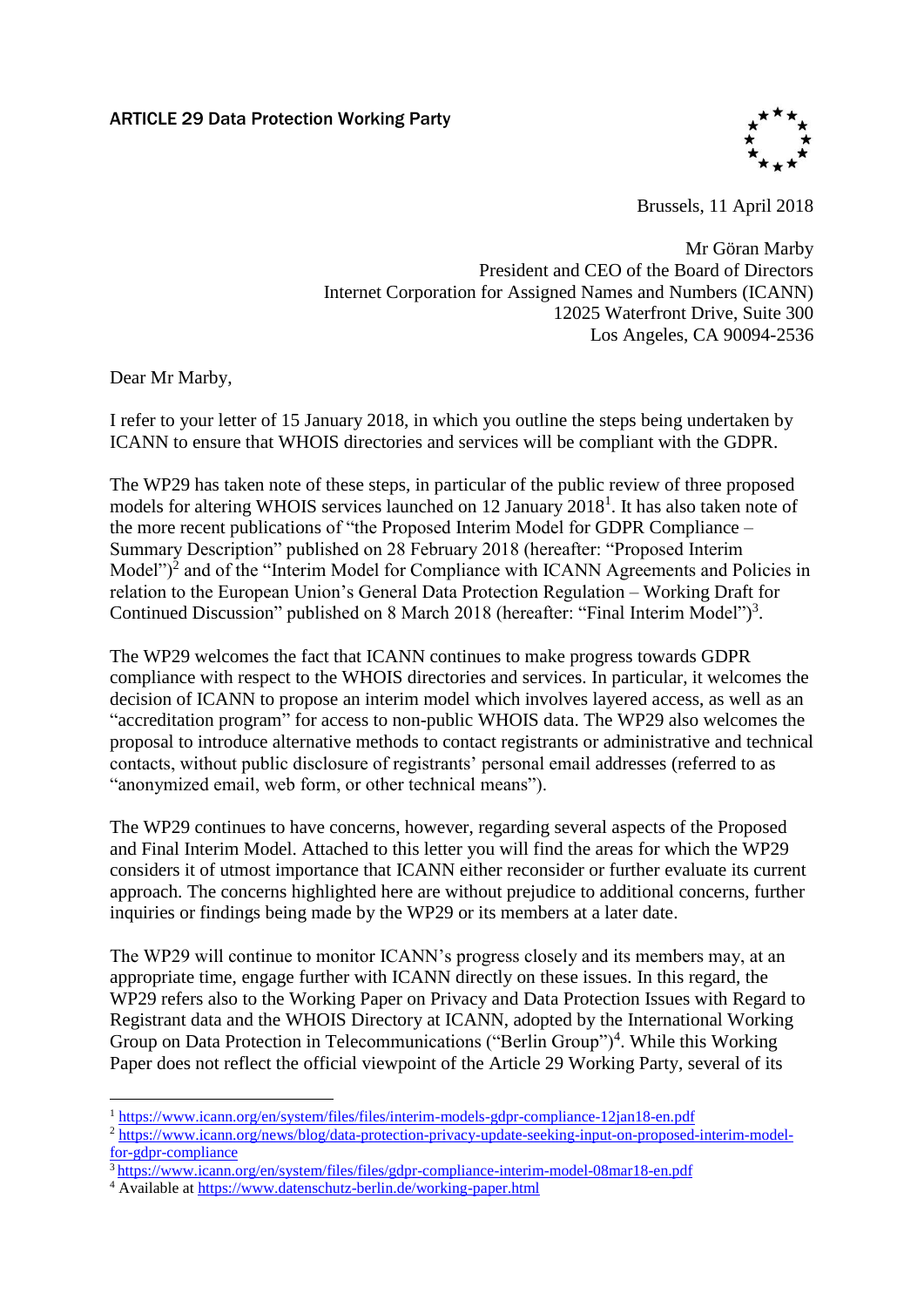members have actively contributed to the drafting of this paper. As such, the WP29 encourages ICANN take careful consideration of the recommendations outlined in this paper going forward. WP29 would highlight the importance of ICANN communicating its full plan and timescale by which the solutions will be implemented.

Sincerely,

On behalf of the Article 29 Working Party

B. Qualing

Andrea Jelinek Chairperson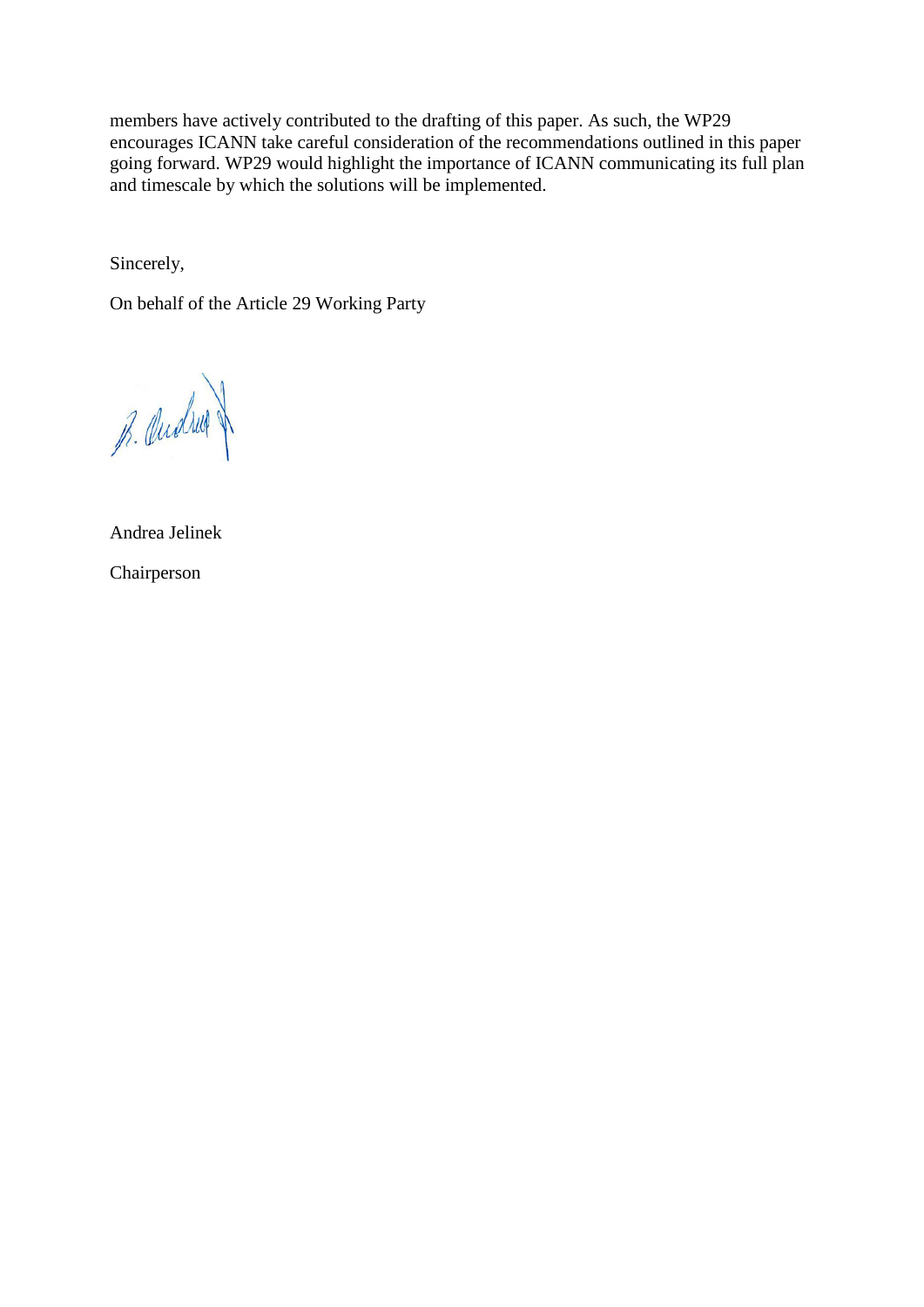# **ANNEX**

### *Purpose specification*

The WP29 considers that not all of the purposes set forth in the Final Interim Model meet the requirements of article 5(1)b GDPR. The Final Interim Model provides as follows:

"*For these reasons, it is desirable to have a WHOIS system, the purposes of which include:*

*a. Providing legitimate access to accurate, reliable, and uniform registration data;*

*b. Enabling a reliable mechanism for identifying and contacting the registrant;*

*c. Enabling the publication of technical and administrative points of contact administering the domain names at the request of the registrant;*

*d. Providing reasonably accurate and up to date information about the technical and administrative points of contact administering the domain names;*

*e. Supporting a framework to address issues involving domain name registrations, including but not limited to: consumer protection, investigation of cybercrime, DNS abuse, and intellectual property protection; and*

*f. Providing a framework to address appropriate law enforcement needs;*

*g. Facilitating the provision of zone files of gTLDs to Internet users;*

*h. Providing mechanisms for safeguarding registrants' registration data in the event of a business or technical failure, or other unavailability of a registrar or registry;*

*i. Coordinating dispute resolution services for certain disputes concerning domain names;*

*j. Handling contractual compliance complaints submitted by registries, registrars, registrants, and other Internet users"* 5 .

Article 5(1)b GDPR provides inter alia that personal data shall be "collected for specified, explicit and legitimate purposes". In its Opinion on purpose limitation, the WP29 has clarified that purposes specified by the controller must be detailed enough to determine what kind of processing is and is not included within the specified purpose, and to allow that compliance with the law can be assessed and data protection safeguards applied.<sup>6</sup> Not all of the purposes enumerated in the Final Interim Model satisfy these requirements. Providing "legitimate access" to "accurate, reliable and uniform registration data", for example, does not amount to a specified purpose within the meaning of article 5(1)b GDPR, as it does not allow to determine what kind of processing is or is not included, nor does it enable a subsequent assessment of compliance or compatibility in case access is provided.

The WP29 stresses the importance of explicitly defining legitimate purposes in a way which comports with the requirements of the GDPR. It therefore urges ICANN to revisit its current definition of "purposes" in light of these requirements. Moreover, it notes that the purposes must be defined in a comprehensive and exhaustive manner. Use of the word "include" suggests that not all purposes are made explicit, which would also be incompatible with

 $\overline{a}$ 

<sup>5</sup> Section 7.2.1 of the Final Interim Model

 $6$  Opinion 03/2013 on purpose limitation, WP 203, 2 April 2013, p. 15.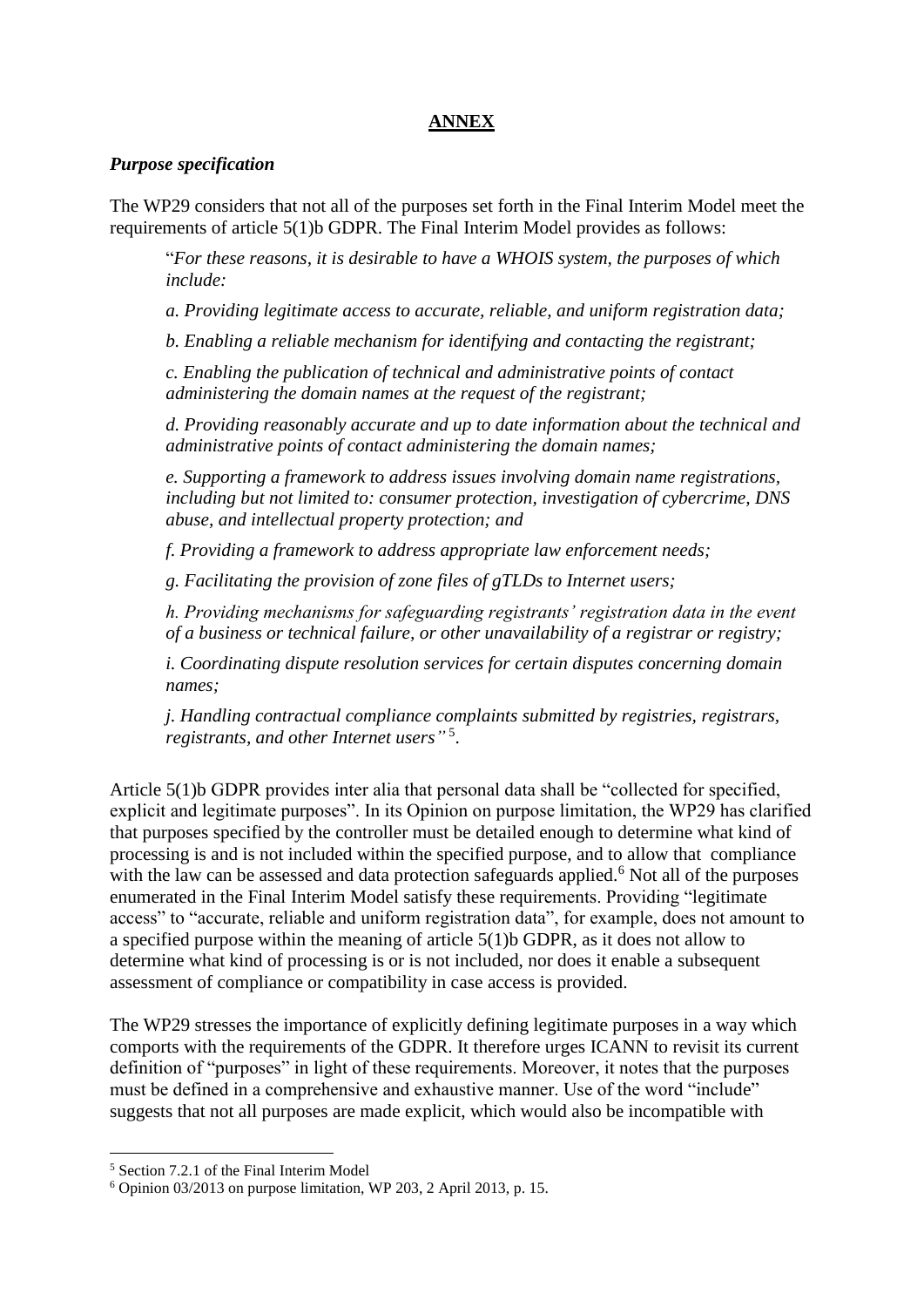article 5(1)b GDPR. Finally, ICANN should take care in defining purposes in a manner which corresponds to its own organisational mission and mandate, which is to coordinate the stable operation of the Internet's unique identifier systems. Purposes pursued by other interested third parties should not determine the purposes pursued by ICANN. The WP29 cautions ICANN not to conflate its own purposes with the interests of third parties, nor with the lawful grounds of processing which may be applicable in a particular case.

# *Lawfulness of processing*

The WP29 notes that the Final Interim Model identifies four different legal bases as being relevant in the context of the WHOIS system, namely:

- consent from the data subject (article  $6(1)a$  GDPR);
- performance of a contract (article 6(1)b GDPR);
- legal obligation (article 6(1c)); and
- legitimate interests (article  $6(1)$ f GDPR).<sup>7</sup>

While the WP29 welcomes ICANN's efforts to identify in greater detail which legal bases may be relevant in the context of the WHOIS system, it is clear that the legal bases are not always clearly linked to a specified purpose. The WP29 wishes to stress that while a particular processing operation might serve several purposes (and therefore can be justified on more than one legal basis), each individual purpose can only be justified with reference to one legal basis.<sup>8</sup> The WP29 therefore encourages ICANN to specify more clearly the envisaged relationship between the legitimate purposes of the processing and the relevant legal bases. For example, the Attachments to the Final Interim Model repeatedly refer to article 6(1)a of the GDPR (consent) as a basis for the processing, even in cases where the collection and/or retention of the relevant data elements shall be mandatory. As the WP29 has already indicated, consent shall only be valid to the extent that it satisfies the requirements of article 7 GDPR (including the absence of conditionality and the right to withdraw consent at any  $time)^{910}$ .

#### *Access to non-public WHOIS data*

The WP29 reiterates that any publication of WHOIS data relating to a natural person must be necessary to achieve the legitimate, specified and explicit purposes which are to be determined clearly by ICANN (e.g., ensuring registrants can be contacted in the event that there are technical issues related to a registered domain name). That publication must also be based on a legal ground as defined in article 6(1) GDPR. In this regard, the WP29 welcomes the proposal to significantly reduce the types of personal data that shall be made publically available, as well as its proposal introduce alternative methods to contact registrants or

**.** 

<sup>7</sup> See Attachment 1 and 2 of the Final Interim Model.

<sup>8</sup> See WP29, Guidelines on Consent under Regulation 2016/679. On p. 9 of the Final Interim Model, ICANN does for example distinguish between the legal basis for the initial collection of registrant data (original purpose) and the legal basis for disclosure to third parties that request access to certain WHOIS data, such as law enforcement authorities (other purpose). The WP29 encourages ICANN to apply such distinctions in a consistent and systematic manner.

<sup>9</sup> See WP29, Guidelines on Consent under Regulation 2016/679.

<sup>&</sup>lt;sup>10</sup> In this respect, the WP29 notes that the Registrar Accreditation Agreement currently requires registrars to obtain consent for publication of WHOIS-data. Further to its letter of 11 December 2017, the WP29 urges ICANN to reconsider this clause so as to ensure "consent" is only sought where it meets the requirements of article 7 GDPR, in particular the absence of conditionality.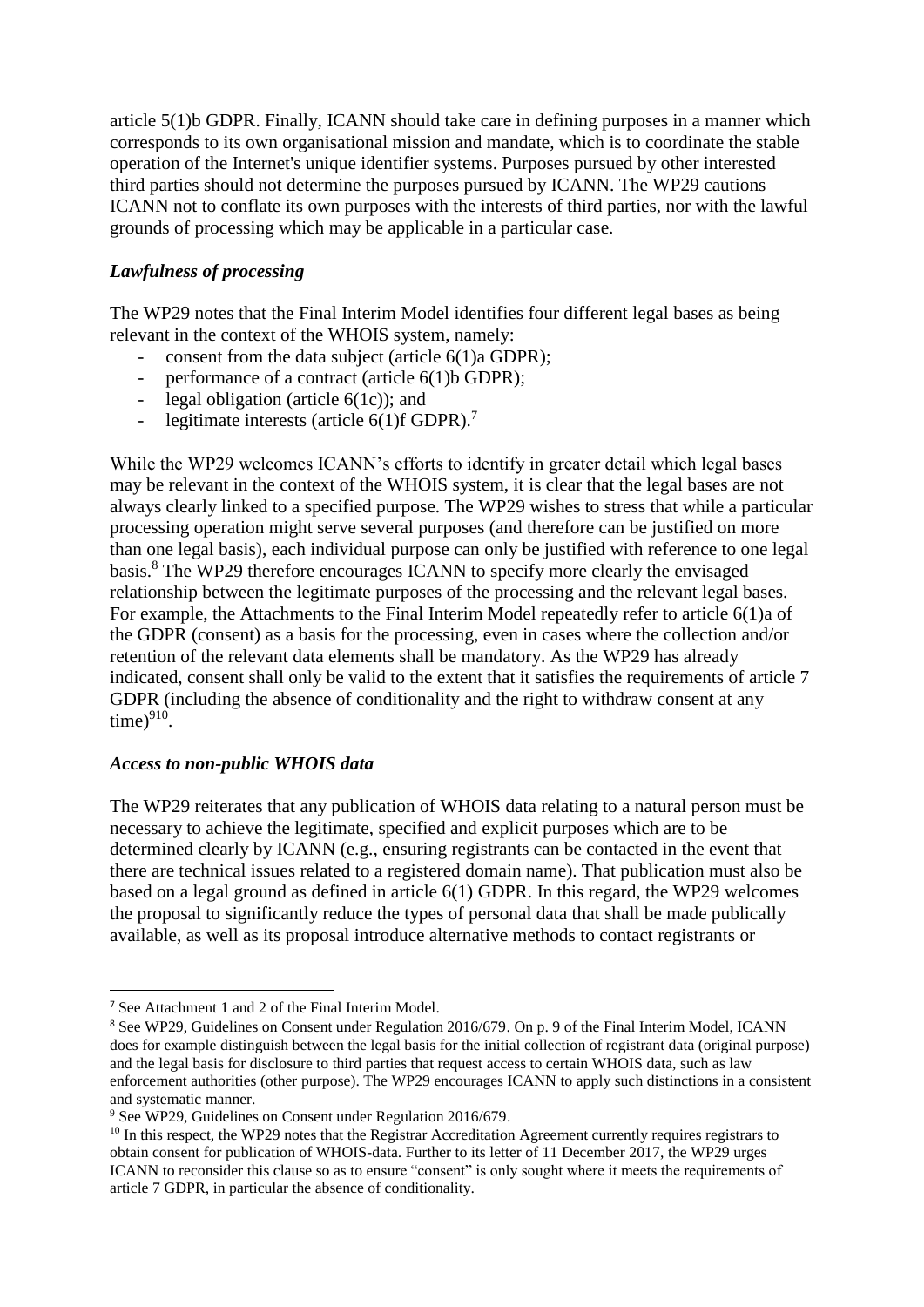administrative and technical contacts, without public disclosure of registrants' personal email addresses (referred to as "anonymized email, web form, or other technical means").

The WP29 also welcomes the fact that the Final Interim Model involves layered access and foresees an "accreditation program" for access to non-public WHOIS data.<sup>11</sup> That being said, important details remain absent regarding the circumstances in which access will be provided, to what extent and under which conditions and safeguards. In this regard, the WP29 takes note of ICANN's intention to undertake a detailed legal analysis of the layered data access model for the Registration Data Directory Service, and particularly how these legal bases correspond to each type of processing activity, purpose, and personal data element.<sup>12</sup> The layered approach should indeed take into consideration varying personal data elements in WHOIS data, limited open publication of certain data elements (provided it can be established that it is indeed necessary to achieve the purposes of the processing), and access by contracting parties and third parties to certain personal data elements, in each case tied to a defined purpose for which the data elements will be used, in order to ensure a legitimate basis for such processing as required under article  $6 \text{ GDPR}^{13}$ .

In this respect the WP29 encourages ICANN to develop appropriate policies and procedures applicable to incidental and systematic requests for access to WHOIS data, in particular for access by law enforcement entities.<sup>14</sup> It should also be clarified how access shall be limited in order to minimize risks of unauthorized access and use (e.g. by enabling access on the basis of specific queries only as opposed to bulk transfers and/or other restrictions on searches or reverse directory services, including mechanisms to restrict access to fields to what is necessary to achieve the legitimate purpose in question). Finally, the Working Party notes that, under the Final Interim Model, registries and registrars would be permitted (but not required by ICANN) to provide additional access to non-public WHOIS as long as it complies with the GDPR and other applicable laws.<sup>15</sup> The Working Party encourages ICANN to indeed develop binding contractual commitments in this respect between and among ICANN, registries and registrars, as suggested by the Final Interim Model<sup>16</sup>.

# *Security*

Article 32 GDPR provides that the controller and processor must implement appropriate technical and organisational measures to ensure an appropriate level of security. In Attachment 2 to the Proposed Interim Model it is indicated that "*[f]or example, access to the full data could be achieved by maintaining a whitelist of IP addresses in a central repository*".<sup>17</sup> In this respect, the WP29 expresses its concern that providing access to all nonpublic WHOIS data on this basis may not provide an appropriate level of security. It stresses the need to implement appropriate technical and organisational security measures that result in appropriate identification, authentication and authorization of the entities which are allowed to access WHOIS data. Moreover, ICANN should ensure that registrars and registries have appropriate logging and auditing mechanisms in place to detect possible misuse. Such

**.** 

<sup>&</sup>lt;sup>11</sup> Final Interim Model, p. 35

<sup>&</sup>lt;sup>12</sup> Proposed Interim Model, p. 9.

<sup>&</sup>lt;sup>13</sup> Proposed Interim Model, p. 9.

<sup>&</sup>lt;sup>14</sup> The "accreditation" for incidental or systematic access to WHOIS data by law enforcement agencies might be arranged through for example Interpol or Europol, to help registries and registrars globally to ascertain the accreditation of such an agency, provided this can be done in accordance with the applicable legal frameworks. <sup>15</sup> Final Interim Model, p. 39.

<sup>16</sup> Idem.

<sup>&</sup>lt;sup>17</sup> Proposed Interim Model, p. 14.